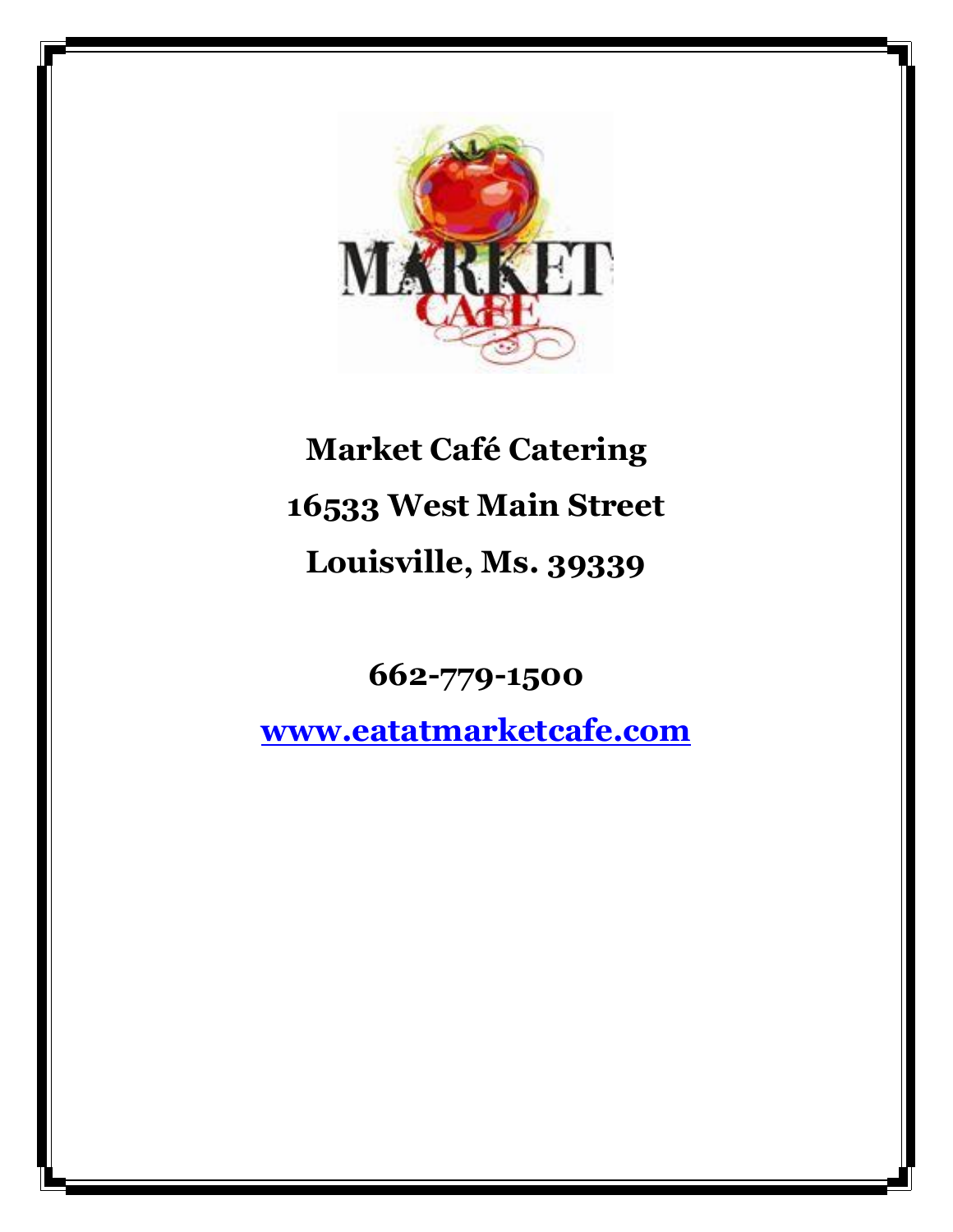## **"Southern Uniqueness"**

**At Market Café Catering, we understand the work that goes into planning an event and making it a unique experience for all of your guests. We feel the decision in selecting food for your event should be effortless and easy.**

**Using only the freshest ingredients available & items from our Ala Carte Alice line, Market Cafe culinary experts work together to design a menu that embodies the personality of your event.** 

**From intimate dinners with a personal chef to large scale meetings, receptions, private parties or extravagant galas, Market Café Catering offers fully tailored services with a Southern touch for any occasion.**

**More than just a catering service, we present a team of event specialists and culinary experts who will assist you in creating the ultimate, unique experience.** 

**Following are some of our innovative and unique menu selections. These dishes are inspired by traditional Southern foods with our own personal touches to enhance the flavors of the dishes.**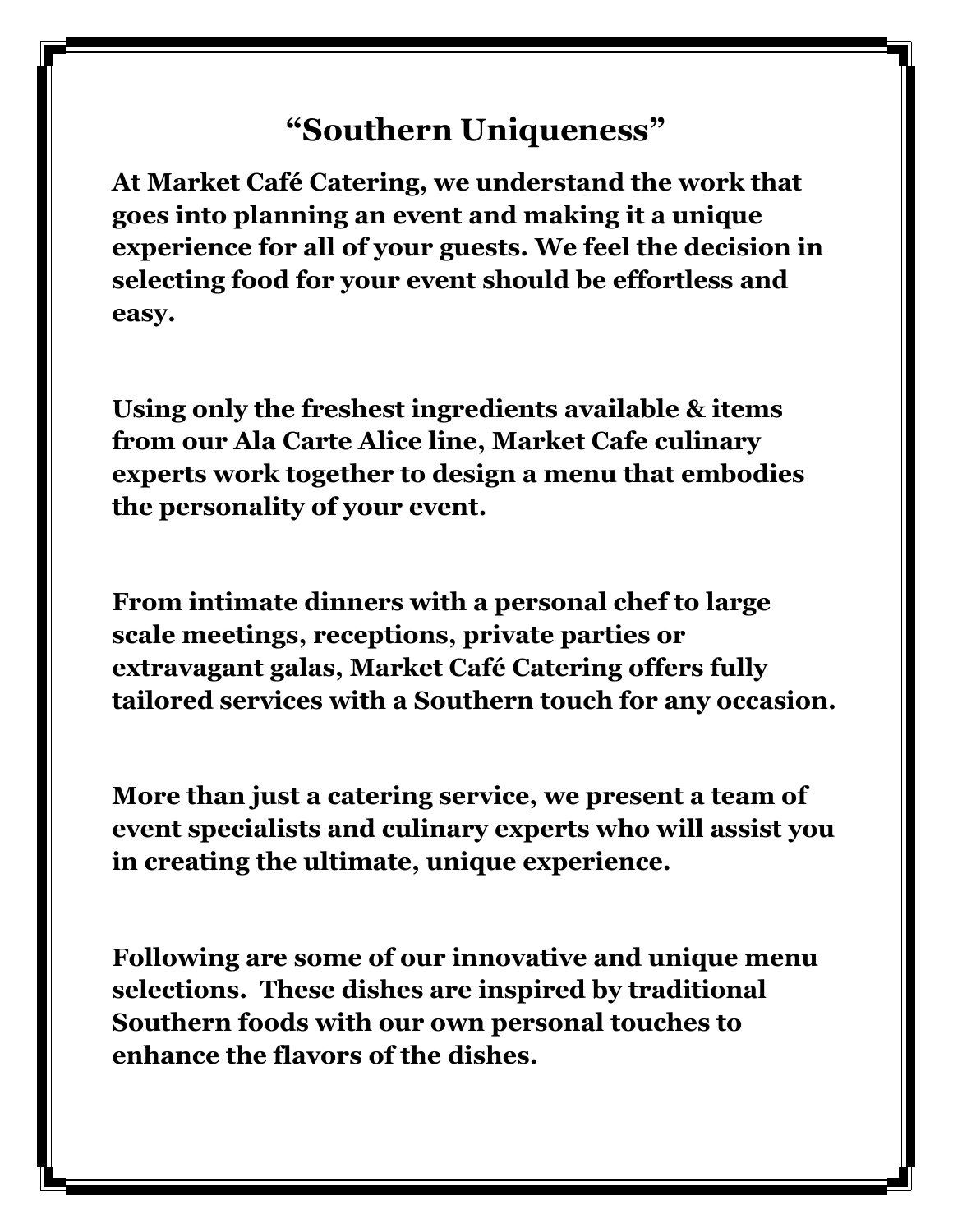







## **Cold Hors D'oeuvres**

**Smoked Salmon** With assorted condiments & toast point

## **Vegetable Display**

Assorted vegetables with dips

**Fruit & Cheese Display**

### **Assorted Fresh Fruit** With cheese, crackers & dips

**Antipasti Display**

**Assorted Marinated Vegetables** Olives, cheeses & crackers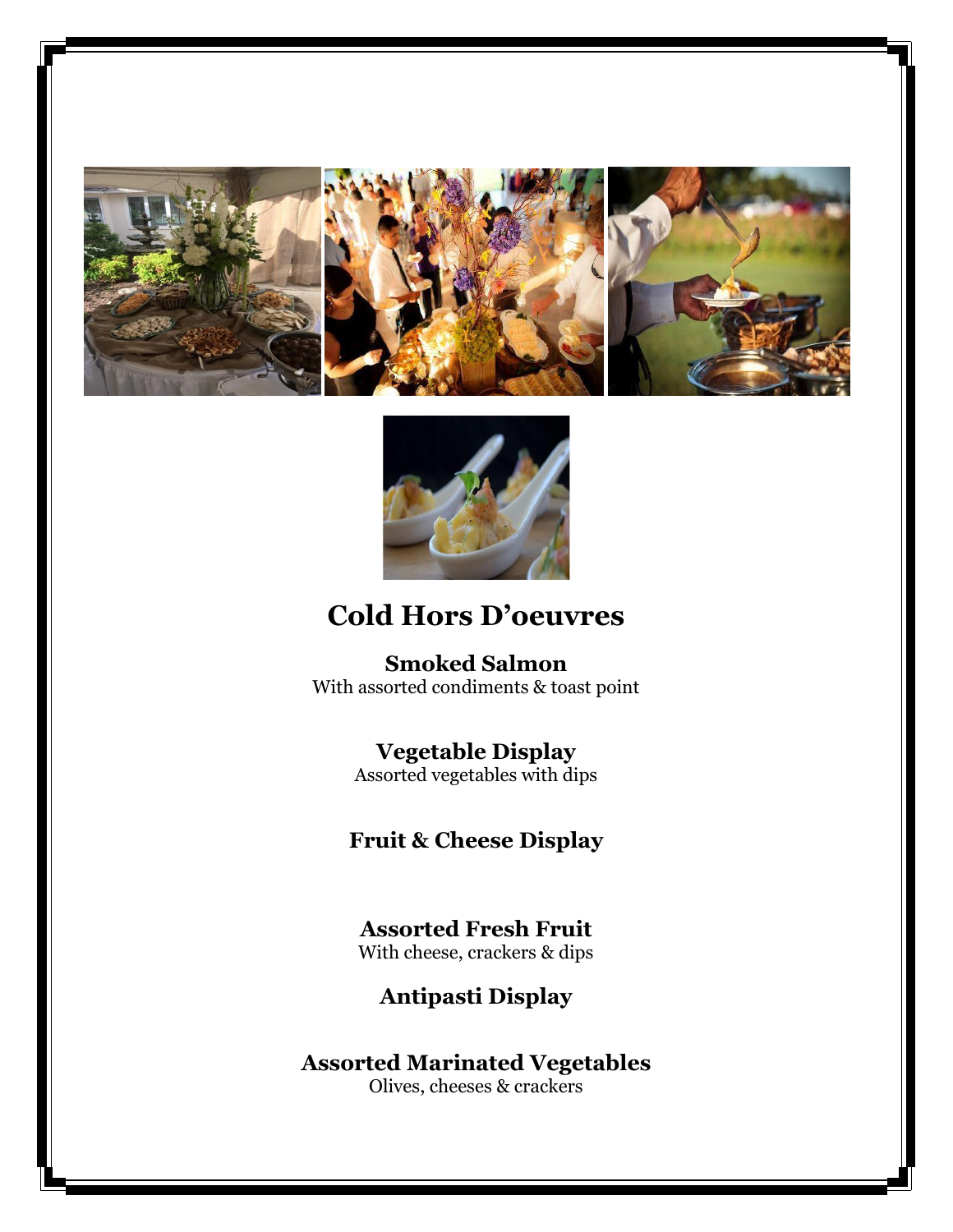**Herb Cheese Cake** With assorted crackers & flat breads

#### **Pesto & Sundried Tomato Cheese Torte** With flatbreads & assorted crackers

#### **Hand Made Pimento & Cheese Dip** With flatbreads & assorted crackers

#### **Hand Made Fire Roasted Hummus** With assorted crackers & flatbreads

#### **Open Face Tomato Sandwiches**

With herb cream cheese

#### **Assorted Finer Sandwiches**

Bacon & chive Pimento & cheese Herb olive

#### **Assorted Dips Choose from 3 from the Ala Carte Alice Line With assorted crackers**

#### **Assorted Cheese Balls**

Choose from 3 from the Ala Carte Alice Line With flatbreads & assorted crackers

#### **Creole Chili Marinated Shrimp**

#### **Southern Shrimp Cocktail**

#### **Southern Roasted Pecan Halves**

**Spiced Sugar Pecan Halves**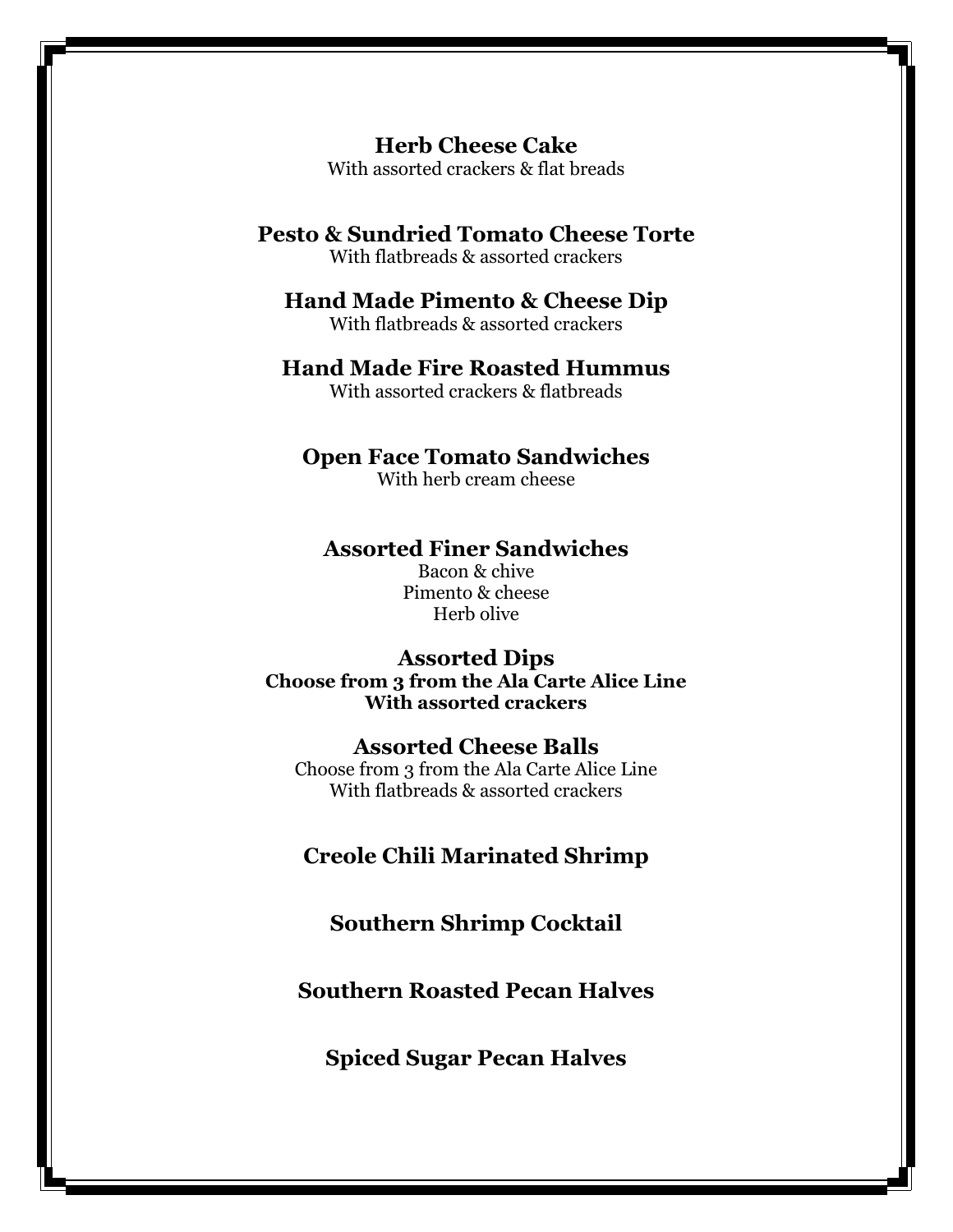#### **Smoked Maple Leaf Duck Breast Crepe**

Fried shallot, roasted red pepper & mascarpone cheese topped with grilled pineapple salsa

### **Roasted Garlic Seared Tenderloin of Beef**

Horseradish crème fraiche on toast points

## **Angus Tenderloin of Beef Tartare**

Crispy gaufrette

#### **Sliced Center Cut Yellowfin Tuna Tartare**

Honey-poblano sauce & fried won tons

### **Mini Shrimp Cocktails**

Wasabi cocktail sauce

## **Lobster, Avocado & Granny Smith Apple**

Cucumber bowls with toasted fennel seed

#### **Mini Pickled Shrimp BLT's**

Picked shrimp, apple smoked bacon, vine ripe tomato & Julienne lettuce

#### **Lump Crab Meat**

Fried shallots, jalapeno on endive leaf

#### **Center Cut Seared Yellow Fin Tuna**

Micro greens & soy vinaigrette with crispy won ton or served in Asian spoon

#### **House smoked Salmon**

Potato Galette with lemon dill crème fraiche

#### **Sushi Grade Tuna Tartare**

Capers, scallion & lime juice served on fried won ton

#### **Slow Roasted Red Bliss Potato**

Stuffed with mascarpone & chives & topped with pancetta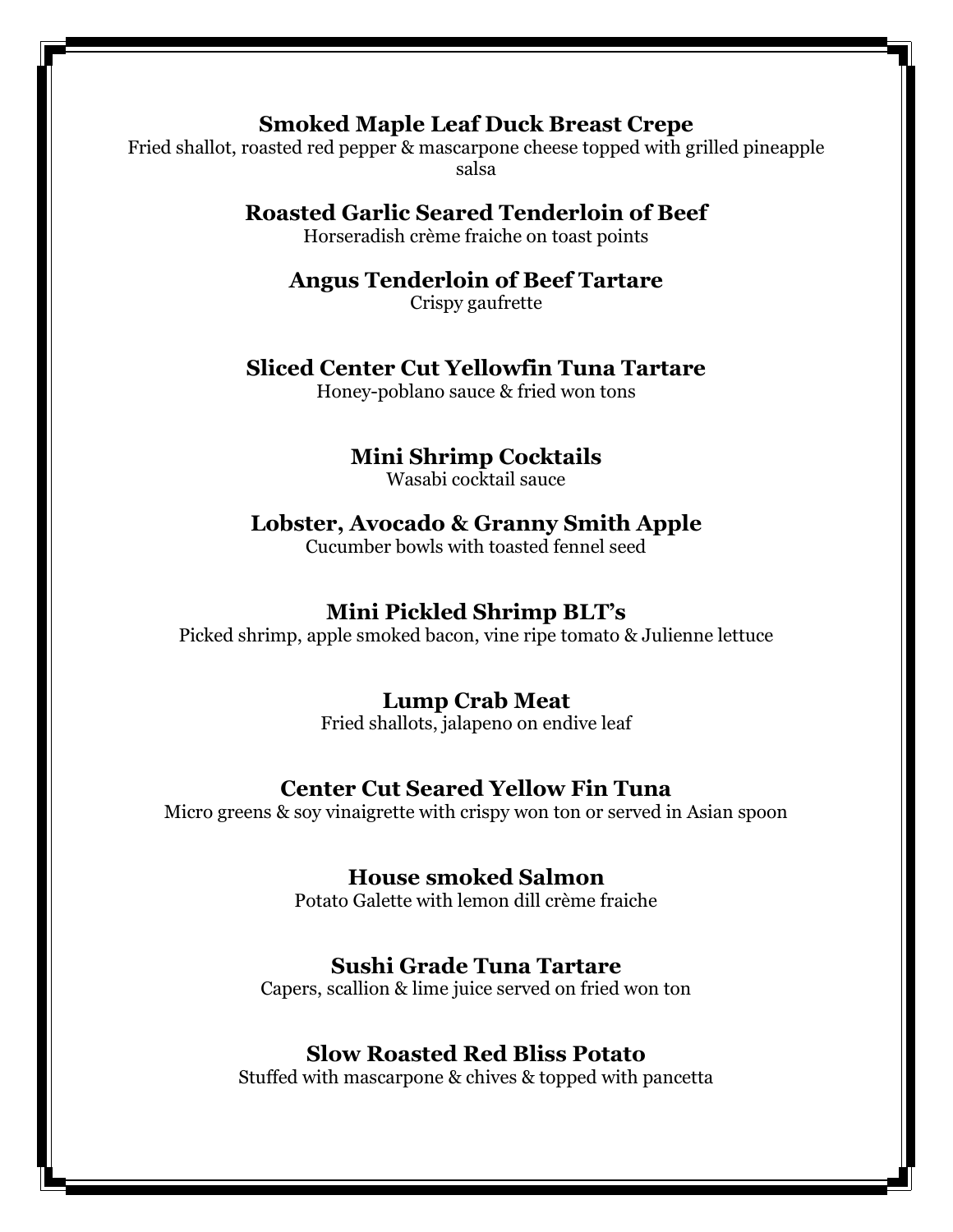

## **Hot Hors D'oeuvres**

**Spicy & Sweet Meatballs**

**Mini Ham & Cheese Biscuits** With jezebel dipping sauce

**Sausage & Cheese Stuffed Mushrooms**

**Pesto & Cheese Stuffed Mushrooms**

**Carved Beef Tenderloin** With assorted rolls & condiments

**Sesame Tuna Skewers**

**Marinated Beef Satays**

**Mushroom & Caramelized Onion Crostini**

**Horseradish Tenderloin Crostini**

## **Artichoke & Brie Crostini**

**Baked Brie** With raspberry almond filling

> **Mini Crab Cakes** With a zesty remoulade

## **Fire Cracker Shrimp**

**Warm Crawfish Dip** With toast points

**Artichoke Parmesan Dip** With toast points

**Cheese Bake** Topped with a spicy pepper glaze

> **Hot Onion Souflee** With toast points

#### **Fried Pimento Cheese** Pimento cheese fried with a

jalapeno dipping sauce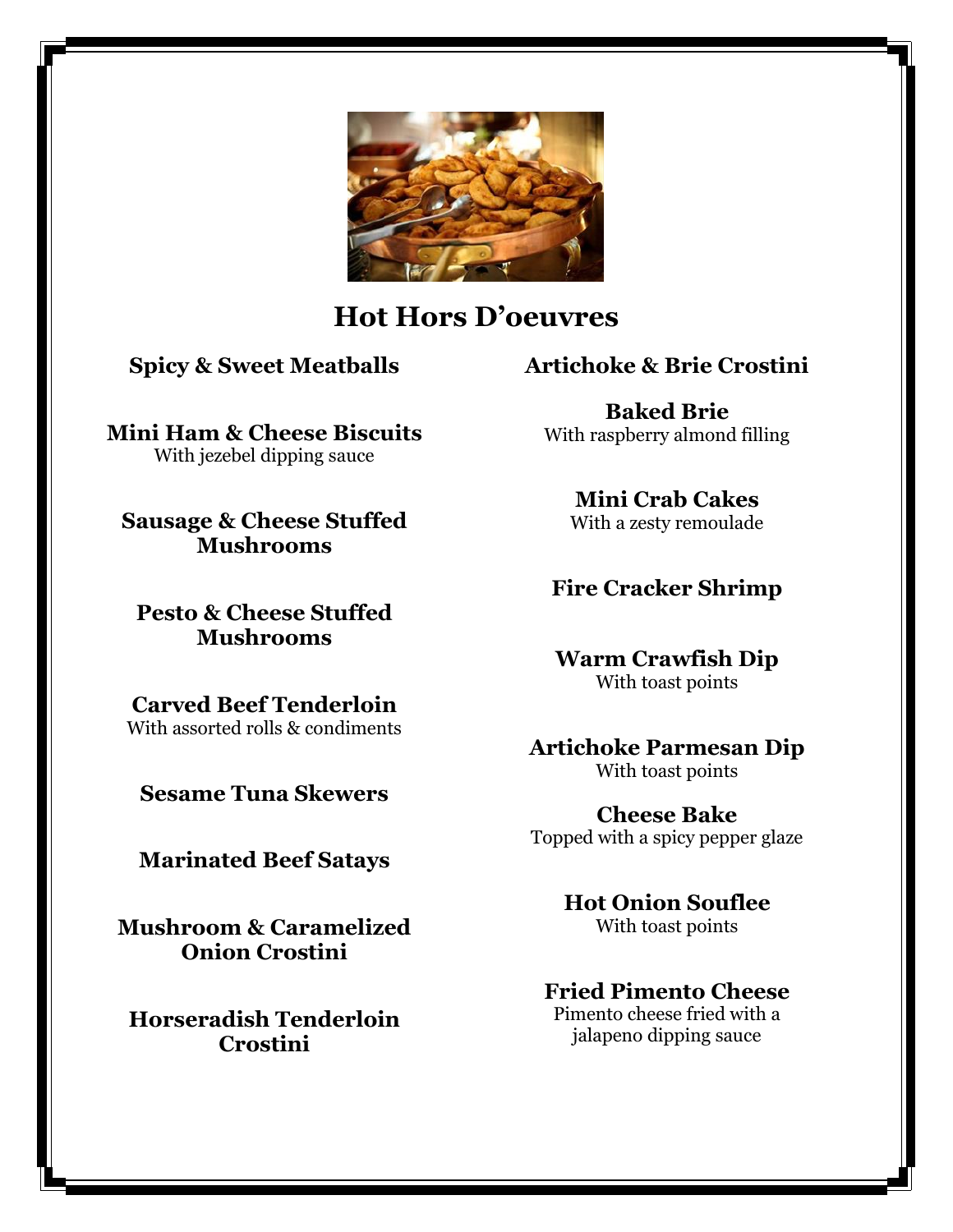#### **Duck Confit Won Tons**

Goat cheese & scallions

**Smoked Chicken & Fontina Won Tons** Honey poblano vinaigrette

#### **Southern Collard Green Won Tons** Cream cheese, roasted shallots, green tomato marmalade

#### **Mini Tacos**

Steak with chimichurri or BBQ shrimp

### **Lump Crab Fontina Won Tons**

Wasabi cocktail Sauce **Marinated Grilled Shrimp** Tomato cucumber salsa on crispy tortilla

## **Apple Smoked Bacon Wrapped Shrimp**

Stuffed with chipotle cream cheese

#### **Coconut Skewered Shrimp**

Pear marmalade

#### **Beer Battered Jalapeno Shrimp**

Toasted cumin-orange chutney

#### **Garlic Seared Shrimp**

Grit cake with mango chutney

#### **Duck Confit Empanada**

Goat cheese, jicama-papaya salsa

**Crawfish Empanada** Goat cheese

**Lamb Souvlaki Skewers** Tzatziki Dipping Sauce

## **Lamp Lollipops**

Herb encrusted New Zealand lamb chop with rosemary Zinfandel Reduction

## **Apple Smoke Bacon Wrapped**

**Quail** Honey-bourbon barbecue sauce

#### **Rioja Braised Osso Bucco Tostada**

Jicama-papaya salsa, lime habanero crème fraiche

## **Gorgonzola Stuffed Meatballs**

Spicy tomato Coulis

#### **Mini Philly Cheese Steaks**

Sautéed peppers, onions & jalapeno jack cheddar on a pate choux

#### **Mini Sheppard's Pie**

Seared ground beef, English peas, carrots & caramelized onions

#### **Stuffed Mushrooms**

House made Italian sausage goat cheese, crab with avocado

### **Braised Short Ribs**

Crispy won ton with hoisin barbeque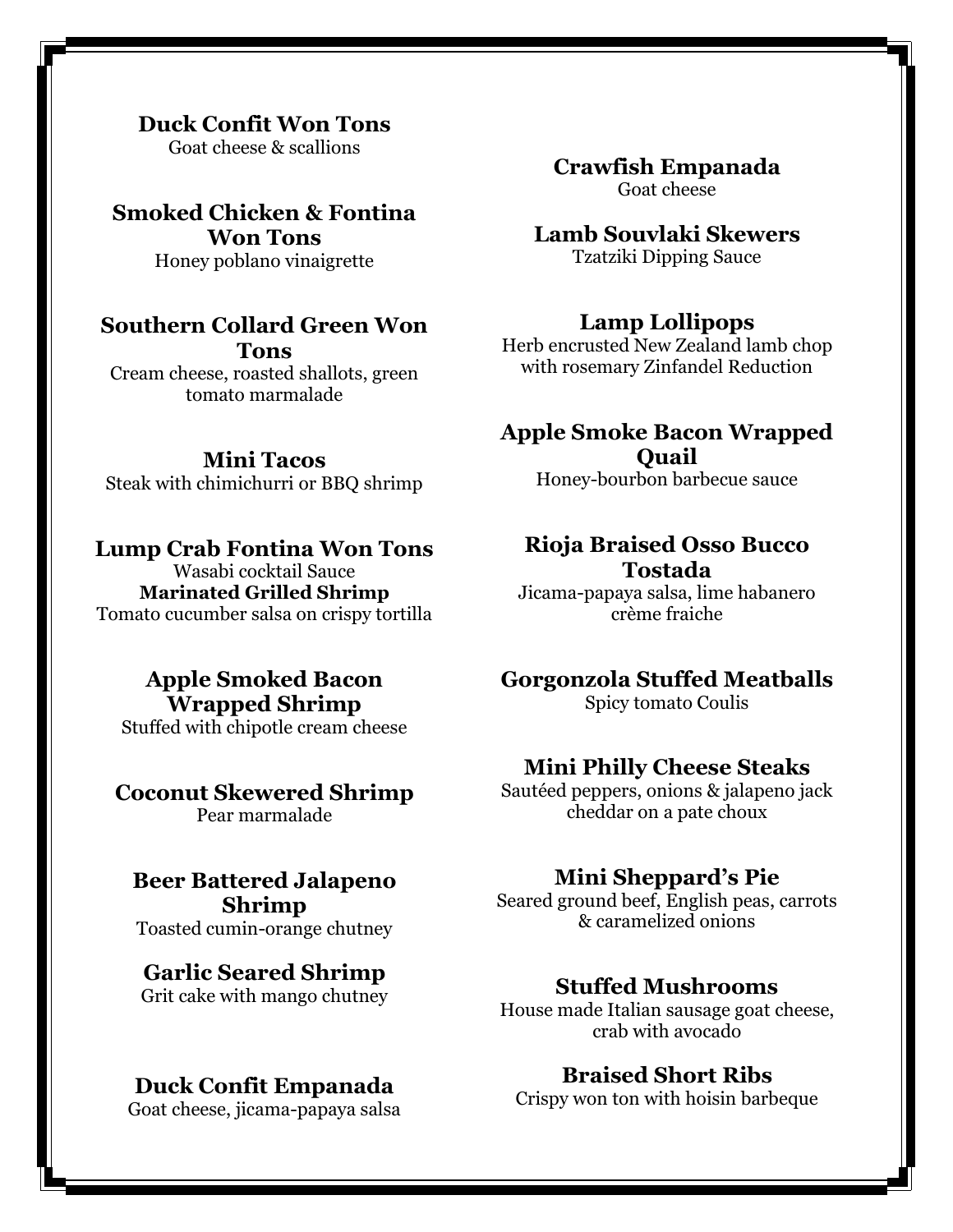sauce

#### **Crispy Chipotle Pork Belly**

Honey chipotle salsa on toast point

#### **Adobe Hand Pulled Pork**

Honey chipotle salsa with guacamole on tortilla round

#### **Panko Encrusted Pork Lollipops**

Honey bourbon barbeque sauce & mascarpone cheese

#### **Beef, Chicken or Shrimp Satay**

Thai cashew sauce

#### **Cru Crab Cake**

Whole grain mustard creole or caper remoulade

#### **Crab Stuffed Mushrooms**

Avocado salsa

**Buttermilk Fried Oyster in Oyster Shell**

Wasabi cocktail sauce

#### **Garlic Seared Scallop Lollipops** Chambord gastrique

#### **Fried Green Tomato**

Hand pulled mozzarella, basil & extra virgin olive oil

#### **Fried Green Tomato**

Melted house-made pimento cheese & balsamic reduction

## **Panko Fried Mini Brie**

Pear chutney

## **Smoked Mozzarella Potato Blintzes**

Wild mushroom & white truffle

#### **Mini Black Forest Ham Biscuits**

Honey Dijon Aioli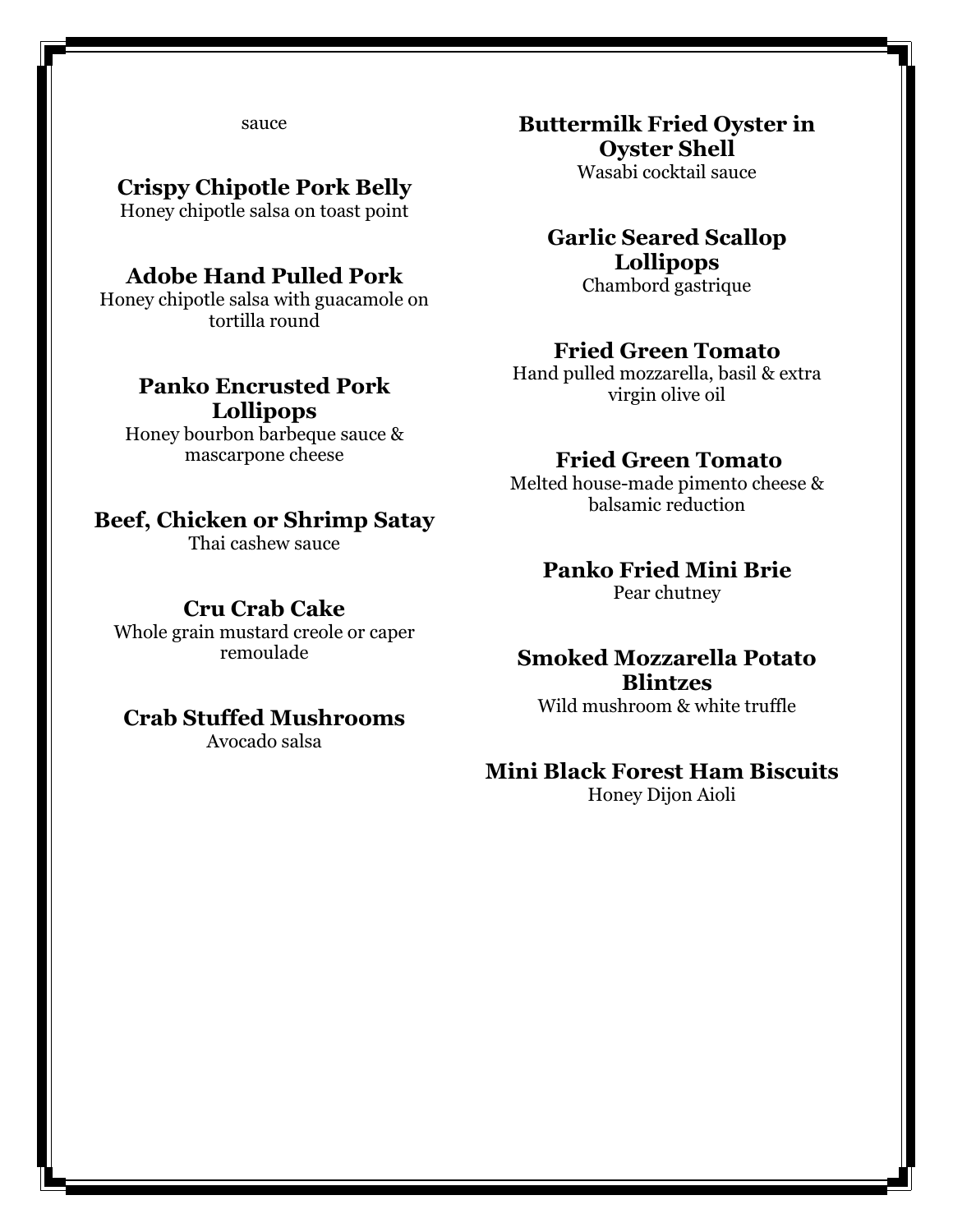## **Hors D'oeuvres**

## **RAWBAR/SEAFOOD DISPLAY**

#### **Fresh Stone Crab Claws**

Horseradish black vinegar aioli

#### **Assorted Chilled Oysters on the Half Shell**

Gulf or cold water, champagne mignonette mini tabasco bottles, lemon wedges

#### **Gulf Oyster Shooter**

Wasabi cocktail sauce, vodka, served in shot glasses

#### **House made Smoked Salmon**

Red onion, caper crème fraiche on gauffrett

#### **Ceviche**

Tuna, scallop, shrimp or grouper assorted preparations

## Wasabi cocktail sauce & lemon

**Shrimp Cocktail**

#### **Caroline Crab Dip**

Cold or warm, grilled flatbread

#### **Chilled Sautéed Mussels & Clams** White wine, garlic & herbs

#### **Peel & Eat Shrimp** Cajun spice

## **ANITPASTI DISPLAY**

#### **Antipasti Platter**

Salami, capocollo, prosciutto, fresh mozzarella, roasted peppers

#### **Charcuterie Platter**

Country pate, pork rillettes, duck liver mousse & assorted cured meats

#### Fresh mozzarella & basil, olive tapenade, julienne tomato, cucumber & red onion

#### **Warmed Baked Brie in Puff Pastry** Cranberry compote

**Fresh Seasonal Fruit** Caramel cream or melted chocolate

**Assorted Bruschetta**

**Grilled Vegetables and Crudite** White truffle artichoke dip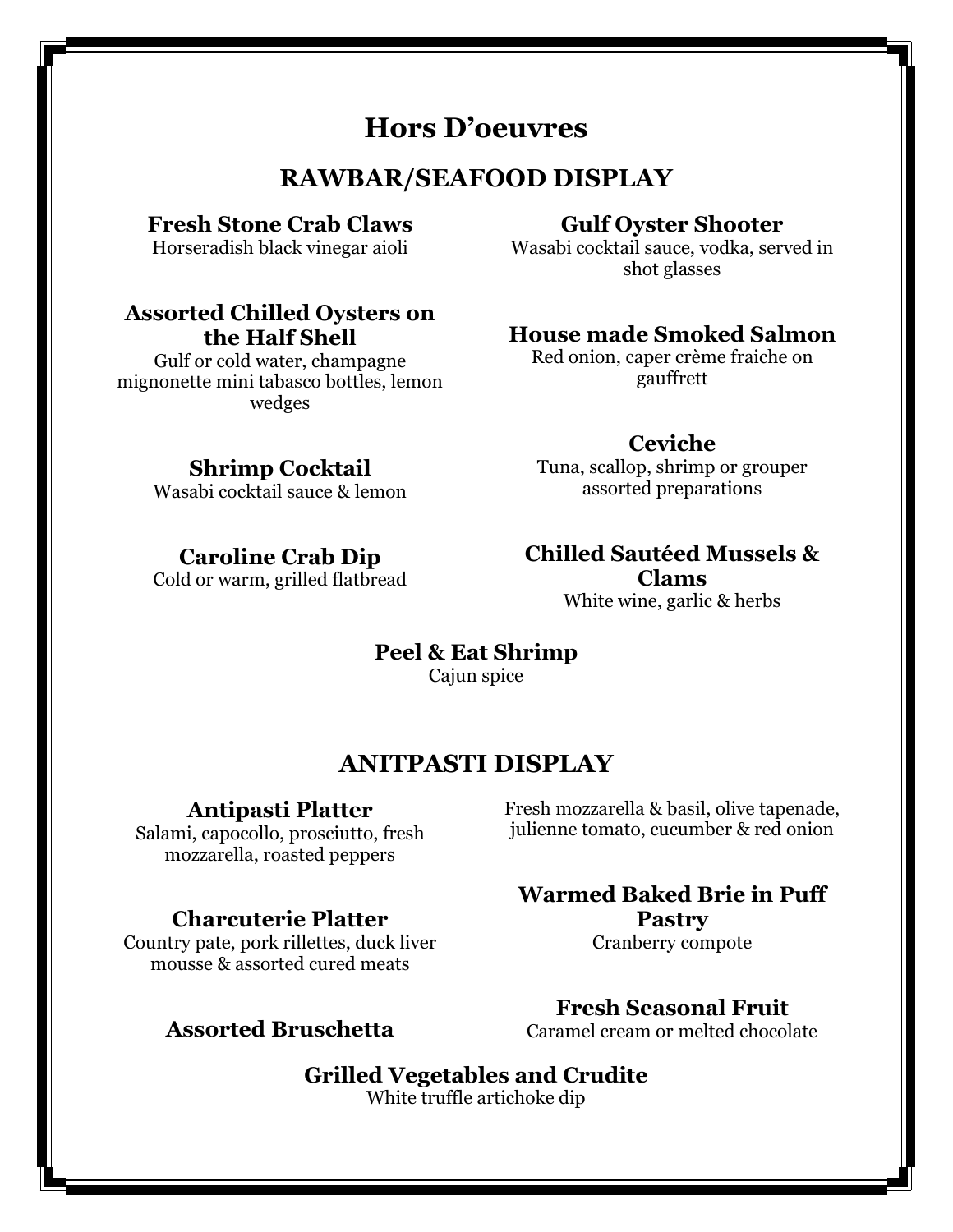## **Salads**

Seated Meal, Bar or Display

#### **Arugula Salad**

Crisp pancetta, candied pecans, local plum, gorgonzola, rose vinaigrette over grilled Italian crouton

#### **Baby Arugula Salad**

Candied pecans, vine ripe tomatoes, tobacco onions with honey-sherry vinaigrette

#### **Baby Spinach Salad**

Warm apple smoked bacon vinaigrette & feta cheese

#### **Butter Lettuce Salad**

Candied pears, walnuts, gorgonzola with honey-sherry dressing

#### **Caprese Salad**

Fresh mozzarella, basil & vine ripe tomatoes with aged balsamic reduction & basil oil

#### **Chinese Chicken Salad**

Slow roasted tamarind chicken with daikon, peppers, napa cabbage & fried won tons with honey-ginger dressing

#### **Classic or Goat Cheese Caesar Salad**

Shaved parmesan & brioche croutons

### **Duck Confit Arugula Salad**

Caramelized pecans, tomato, fried onions with port wine vinaigrette

#### **Grilled Portobello Mushrooms**

Roasted vegetables & baby greens

#### **Local Field Greens**

Julienne tomato, red onion with aged balsamic vinaigrette

#### **Pine Nut Fried Goat Cheese**

Mesclun greens, julienne tomato, red onion with aged balsamic vinaigrette

#### **Roasted Beets & Grilled Vidalia Onions**

Fresh basil with honey-sherry vinaigrette

#### **Tomato & Watermelon Salad**

Shredded gouda, feta or goat cheese with champagne-shallot vinaigrette

#### **Tomato, Cucumber & Bread Salad**

Sourdough or cornbread with red wine vinaigrette

#### **Beef Carpaccio**

Arugula or pea shoots (seasonal), taro root crisp with lemon dill aioli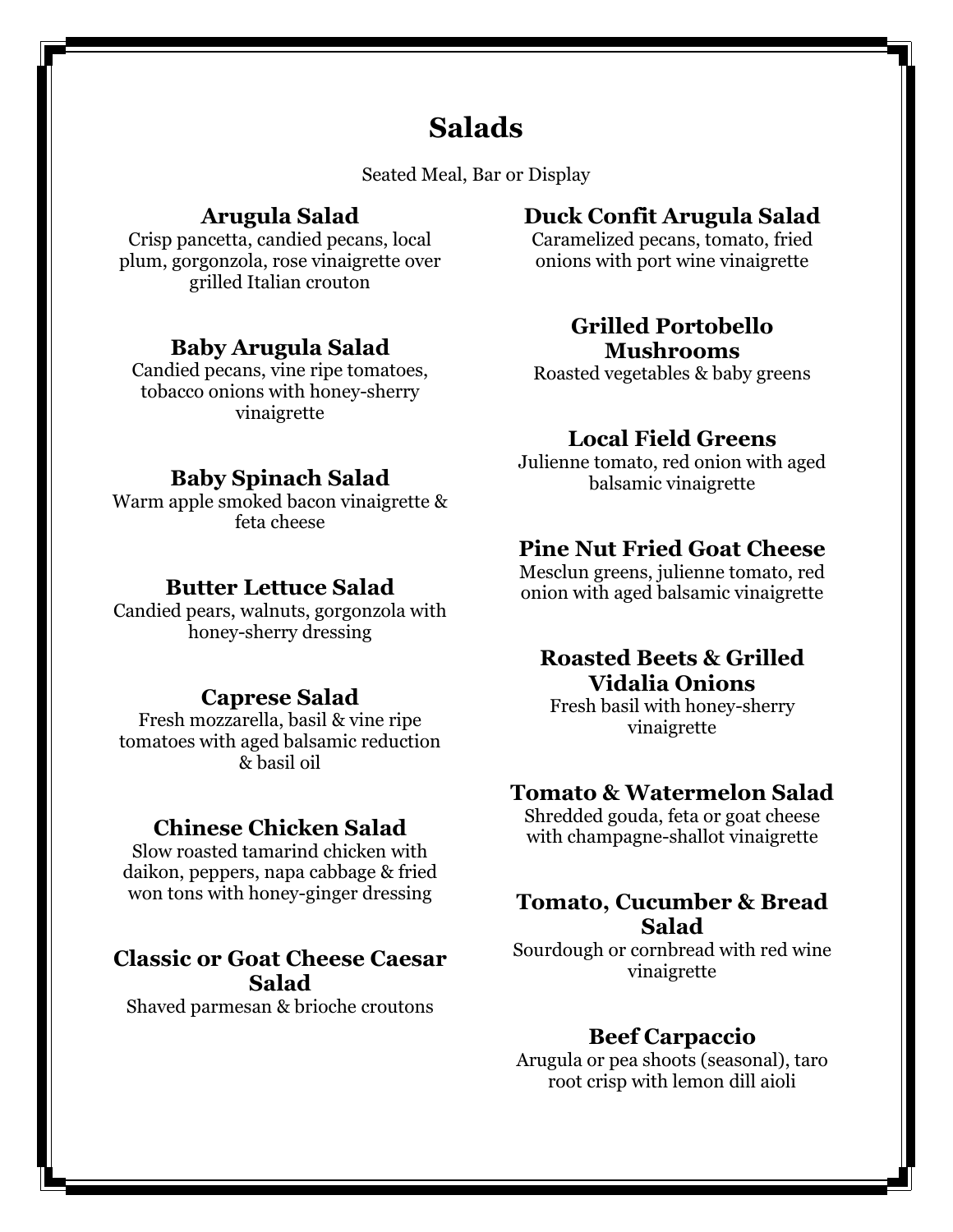



## **Entrée's**

**Filet Mignon** 10 oz. Angus Tenderloin aged 21 days

## **Butcher's Ribeye**

CAB Prime Beef aged 35 days & grilled

## **Hawaiian Ribeye**

CAB Prime marinated in pineapple, teriyaki, & garlic

### **Pepper Crusted Sirloin**

Seared sirloin over spinach, roasted tomatoes, pinenuts & grilled portabellas'

## **Teriyaki Grilled Chicken**

Marinated in soy, pineapple, teriyaki, & garlic

## **Bayou Chicken**

Blackened chicken breast with a crawfish sauce

## **Chicken Piccata**

Sundried tomatoes, artichoke hearts, capers, and a lemon sauce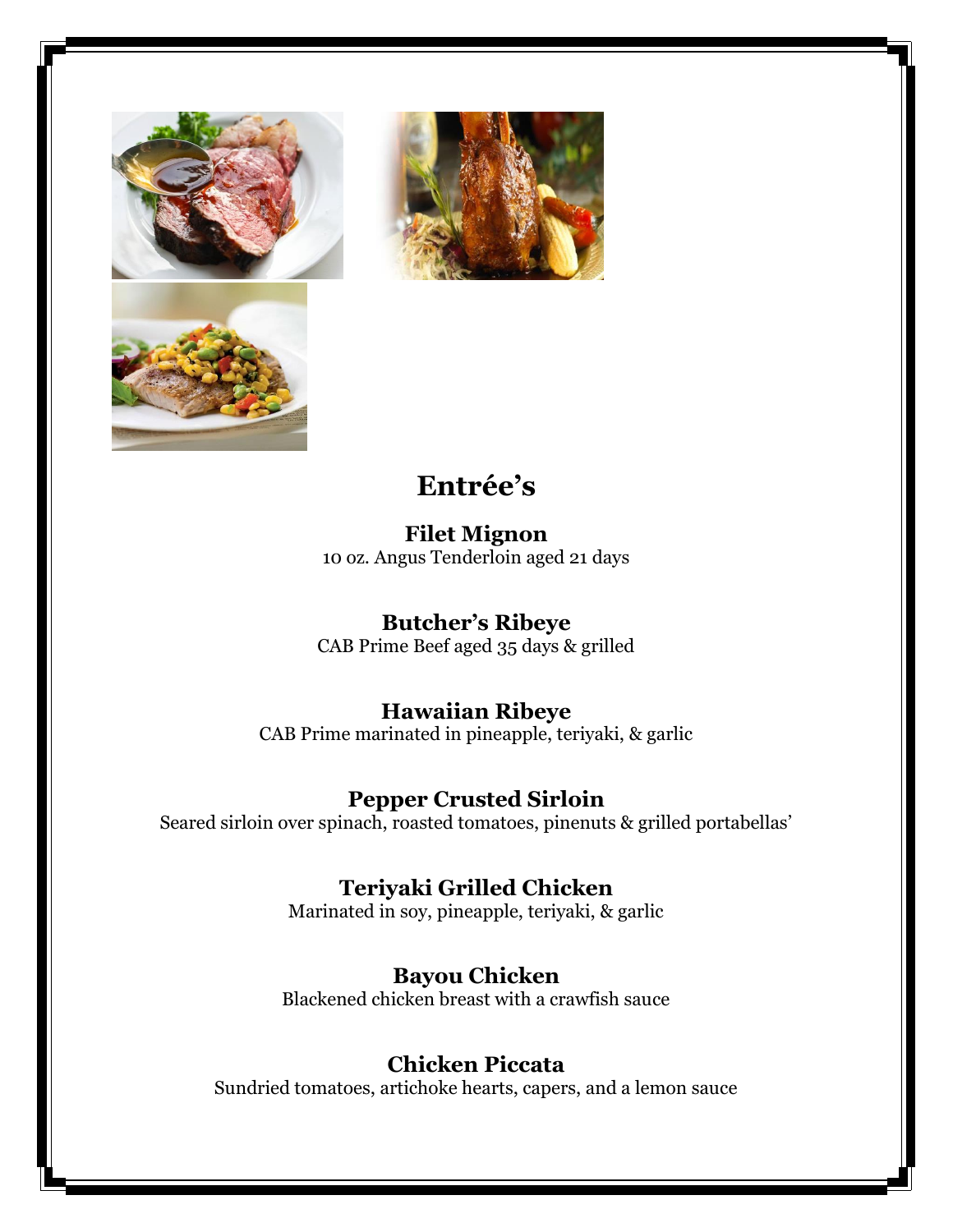### **Blackened Shrimp**

Blackened shrimp in a five pepper Cajun butter

### **Fried Shrimp**

Crispy shrimp with a sweet jalapeno pepper dipping sauce

#### **Shrimp & Grits**

Shrimp, peppers, onions, bacon, & Andouille sausage

#### **New Orleans Pasta**

Shrimp & crawfish in a Cajun cream sauce

#### **Chicken Fettuccine**

Chicken, bacon & Asiago cheese sauce over pasta

#### **Garlic Marinated Angus Sirloin**

Grilled endive halves, herbed fingerling potatoes with salsa verde

#### **Duo of Garlic Roasted Beef Tenderloin & Crab Cake**

Garlic mashed potatoes, sautéed haricot vert with cognac-vidalia onion hollandaise

#### **Ginger Seared East Coast Halibut**

Carrot-ginger puree, hearts of palm, shaved white asparagus, fried ginger with five spice glaze

#### **Grilled Mahi Mahi & Petite Filet Mignon**

Slow roasted white truffle sweet potatoes & grilled asparagus with port wine reduction

#### **Cedar Plank Smoked Salmon**

Horseradish & celery root puree, melted leek haricot vert with citrus beurre blanc

#### **Herb & Cornmeal Encrusted Grouper**

Dill smashed potatoes & grilled okra with port wine demi-glace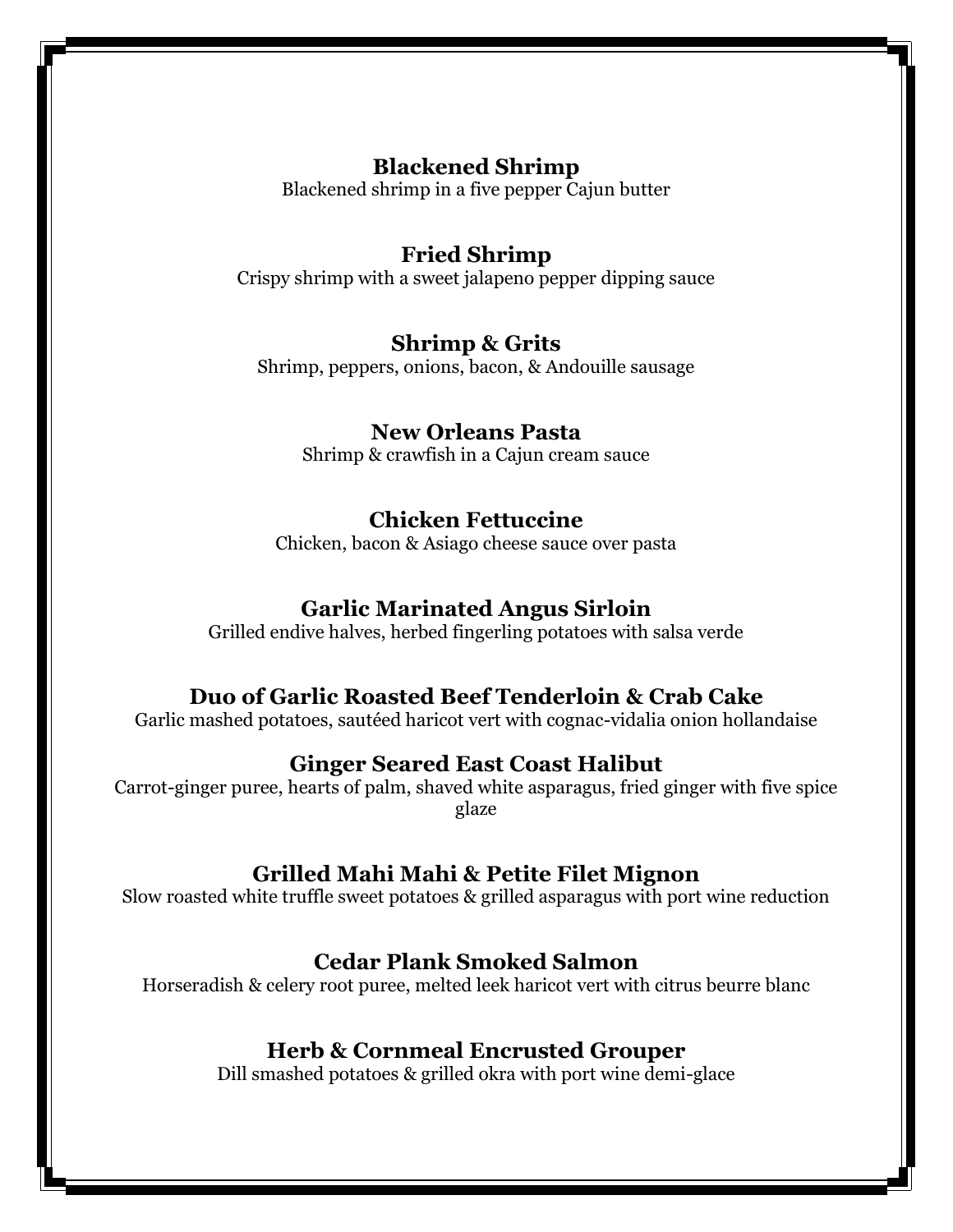#### **Honey-Bourbon Glazed Quail**

Roasted corn succotash & chipotle mashed potatoes with bourbon-pepper jelly glaze

## **Roasted Lavender Cornish Hen**

Sweet tasso cornbread stuffing, vegetable potato gratin with herbed beurre blanc

### **Roasted Chicken & Jumbo Shrimp**

Roasted garlic mashed potatoes, mustard greens with a caper remoulade

### **Praline Crusted Sage Chicken**

Haricot vert, dill smashed potatoes with a gorgonzola cream

## **Poblano & Mozzarella Fried Chicken**

Potato Gratin, seasonal winter vegetables with a honey-chipotle salsa

## **Ropa Vieja**

Cumin & chili braised skirt steak with green olives, tomatoes, roasted peppers with black beans & rice

### **Seared Atlantic Salmon or Scallops**

Lemon Parmesan risotto, poached asparagus with truffled nage

## **Seared Stuffed Pork Tenderloin**

Arugula, gorgonzola & apple smoked bacon stuffing, coconut sweet potatoes & port wine demi-glaze

**\*For children, we have chicken strips with french fries and their choice of honey mustard, ranch, BBQ sauce or ketchup.**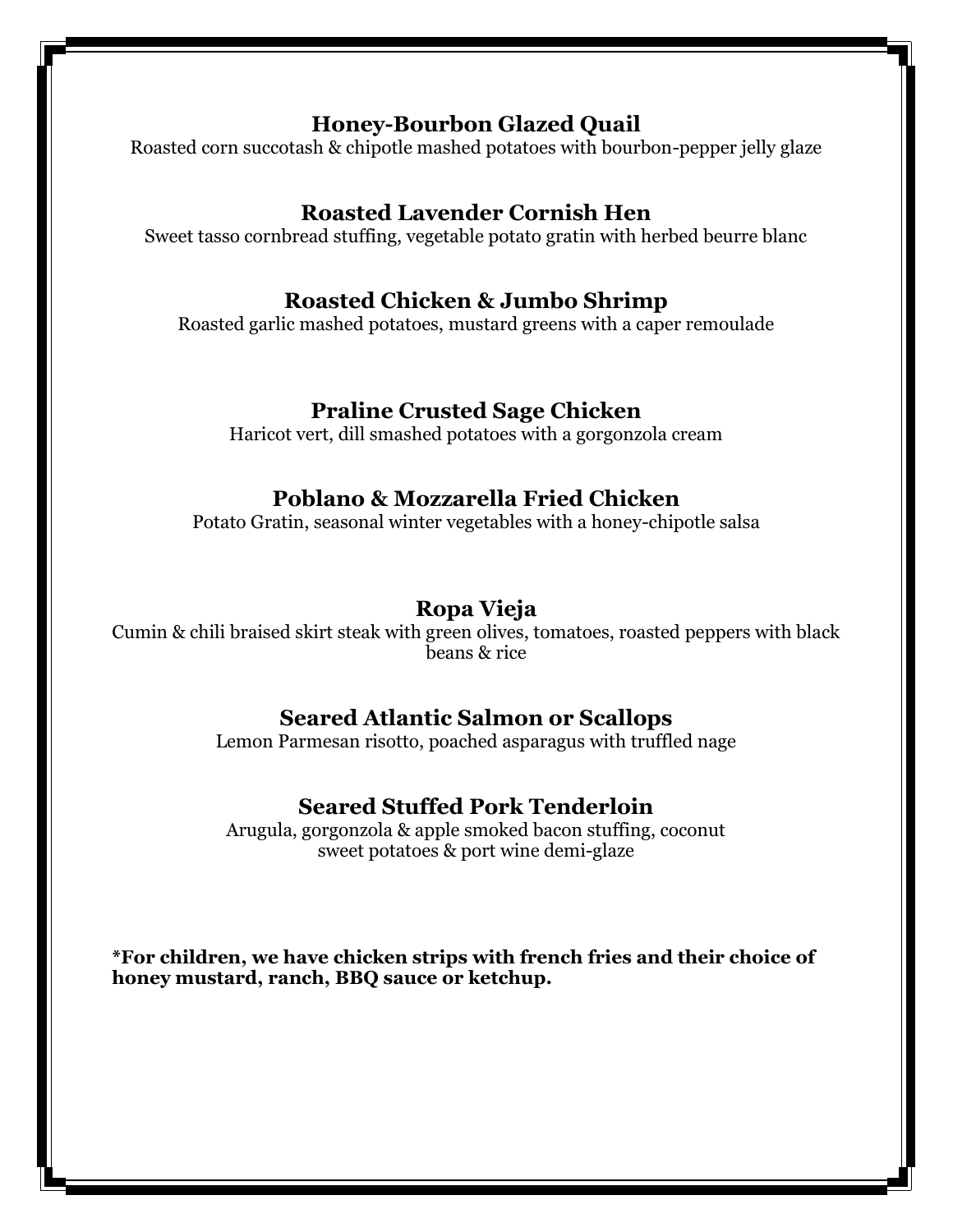

#### **Mash Martini**

Garlic mashed potatoes with lots of sorted toppings to build your own potato martini

#### **Mash Bar**

Choose two:

Chipotle mash potato Parmesan mash potato Roasted garlic mash potato

Wasabi mash potato Whipped sweet potato

Toppings:

Apple smoked bacon Scallions Lobster meat Lump crab meat Seared scallops

Poached broccoli Cheddar cheese Truffle butter Candied pecans Mini mushrooms

#### **Cheese Grits Martinis**

Our famous cheese grits with assorted toppings, served in martini glasses

#### **Southwest Bar**

Bringing the southwest to your table with all the toppings you need for a fun filled taco Cru – Choice of soft or hard taco shells Choice of meats: chicken, beef, fish or shrimp All served with red & green peppers, onions, jalapenos, & black beans Choice of salsa: grilled pineapple & cilantro pico de gallo or sour cream, shredded cheddar cheese with lime wedges

#### **Oodles Noodles Bar**

Get your noodle on with a variety of Roasted Tomato marinara, Pesto Cream & Alfredo sauces, garnishes and toppings

#### **Out of the Garden Bar**

Roasted vegetables including baby carrots, fingerling potatoes, eggplant, artichoke hearts, sunburst squash and roasted peppers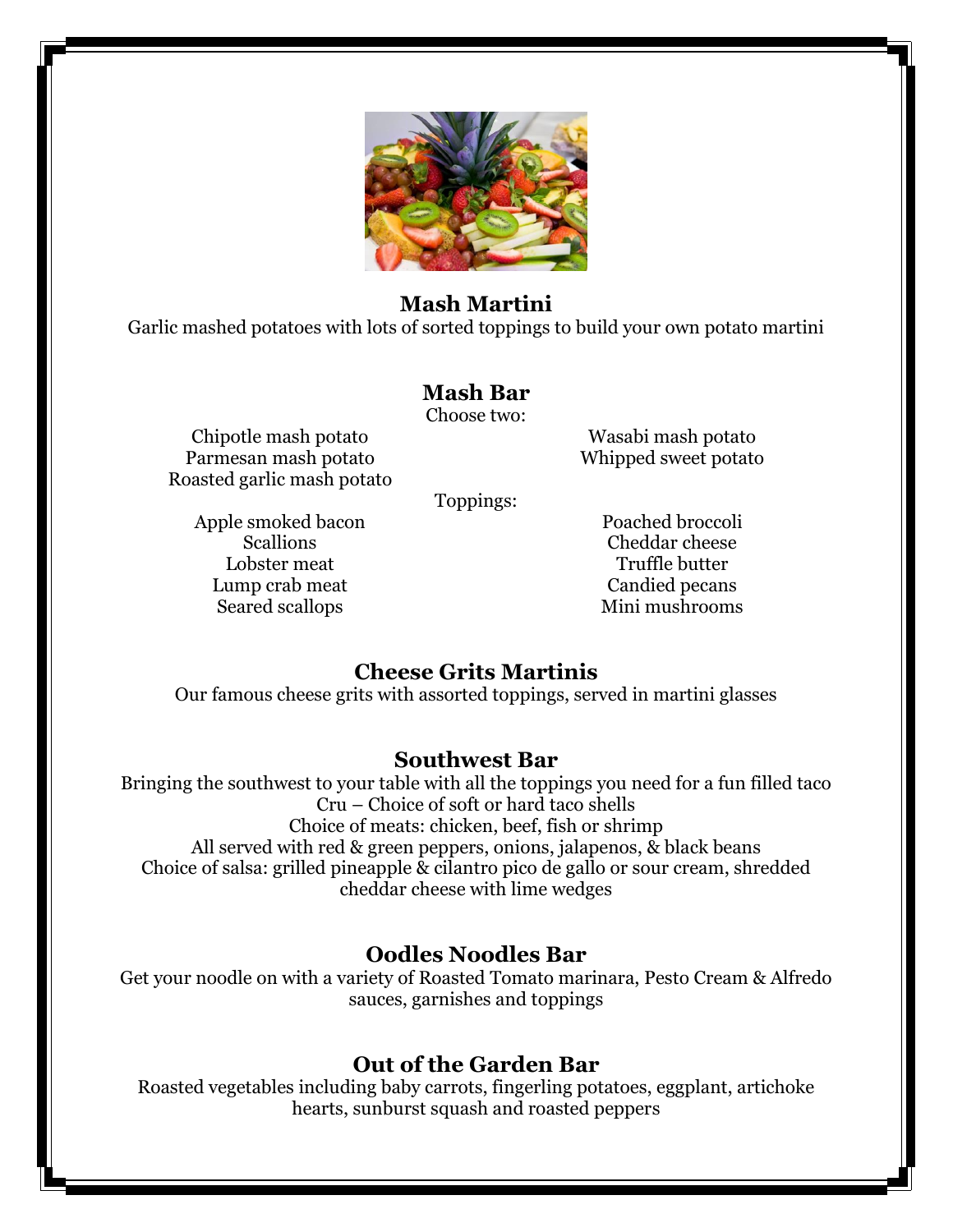#### **Mini Buns Bar**

Build your own slider with burgers, chicken and all the toppings that go with the perfect slider

Mini Angus Hamburgers Pepper jack or cheddar cheese Ketchup, mustard & pickles

Crab Cake Slider Caper remoulade or chili-lime aioli

Fried green tomato slider Roasted jalapeno pimento cheese

House Ground Lamb Burger

Roma tomato, lettuce & cucumber mayonnaise

General Tsao's Glazed Chicken Burger Asian slaw & habanero lime crème fraiche

Pulled Adobo Pork Belly Slider

Southern Fried Chicken & Waffles With maple-bacon aioli

#### **Jammin' Fruits and Cheeses**

Assorted cheeses, spreads, flat breads, crackers and jams

#### **Cheesy Mac Bar**

Award winning four cheese mac with fontina, cheddar, Monterey jack and mozzarella cheeses, topped with your choice of lobster meat, jumbo crab meat, scallops, friend chicken bites, apple smoked bacon or scallions

#### **Meat Bar**

Southern Style BBQ Brisket Balsamic Glazed Seared Pork Loin Black Pepper Encrusted Turkey Breast Roasted Rosemary Leg of Lamb New York Strip Pepper Seared Tenderloin of Beef Stuffed Pork Tenderloin

Oven Roasted Pork Tenderloin Seared Marinated Teres Major of Beef Sliced Maple & Brown Sugar Glazed Ham Slow Roasted Dijon Turkey Breast Slow Roasted Prime Rib Smoked Cajun Turkey Breast

\*Choose a protein and your catering director will help choose a sauce, side and bread selection.

> **Crab Cake Bar** Action, Display or Chef Attended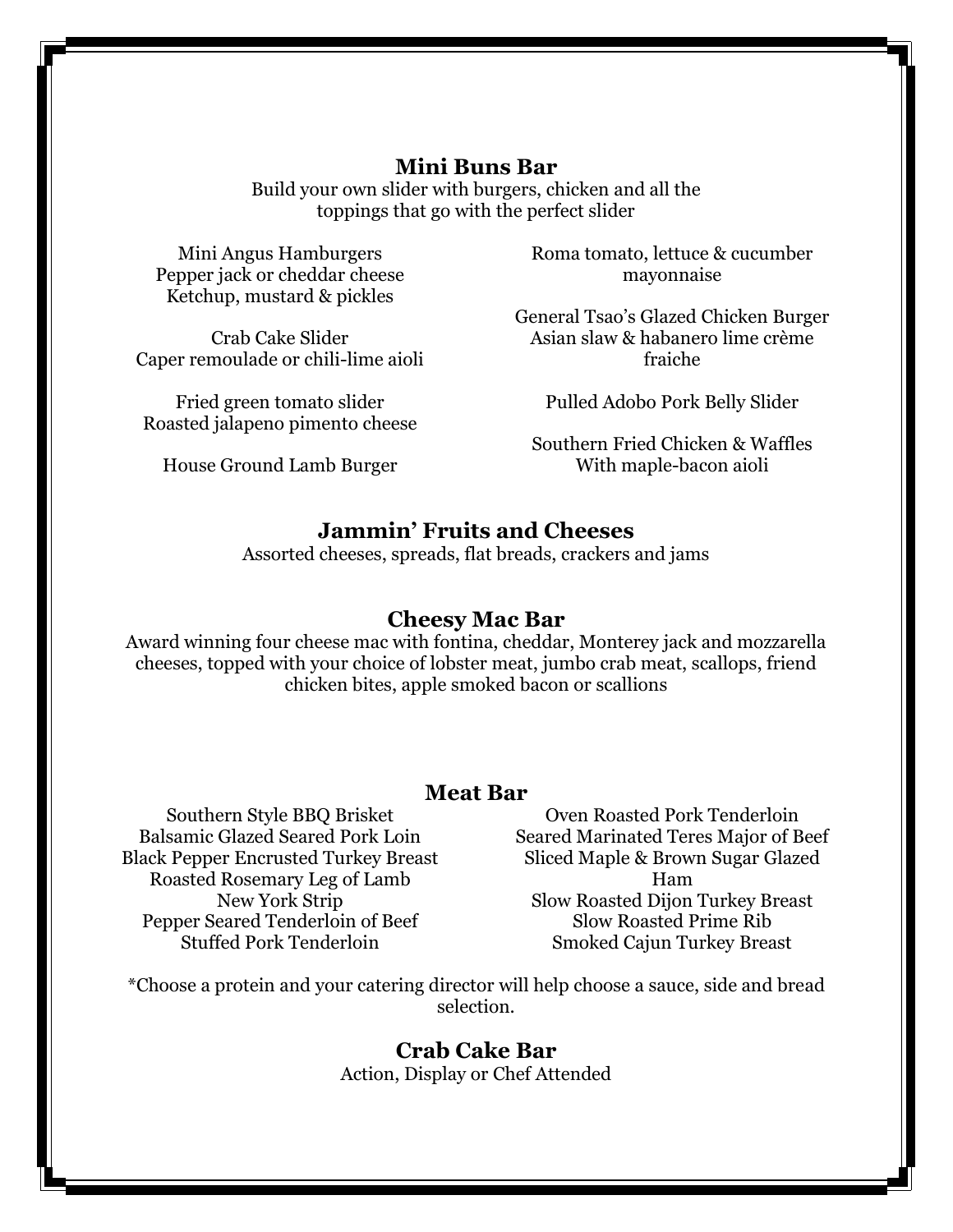Market Café crab cakes paired with your choice of lowcountry coleslaw, seasonal mixed greens, sautéed kale caper remoulade, whole grain creole mustard or chili lime aioli

#### **Shrimp-n-Grits Bar**

Market Café Shrimp-n-Grits Shrimp, peppers, onions, bacon, & Andouille sausage, Fontina, mozzarella, cheddar, pepper jack garlic seared shrimp, andouille sausage, apple smoked bacon, tomato & peppers finished with white wine butter sauce

#### **Kabob Bar**

Garlic marinated grilled beef, chicken, shrimp or scallop kabobs Served with red onion, bell peppers, cremini mushroosm

#### **Flatbread Pizza Bar**

All pizzas are prepared with fontina & mozzarella cheeses Italian sausage, roma tomato, asiago cheese & basil House-made smoked salmon & chives Caramelized onions & dill crème fraiche Pancetta, shitake mushrooms, sweet peppers & parmesan Roasted vegetable, son dried tomato, pine nuts & sage Spicy chicken, spinach, ricotta, tomato & oregano Four cheese: fontina, parmesan, pepper jack & mozzarella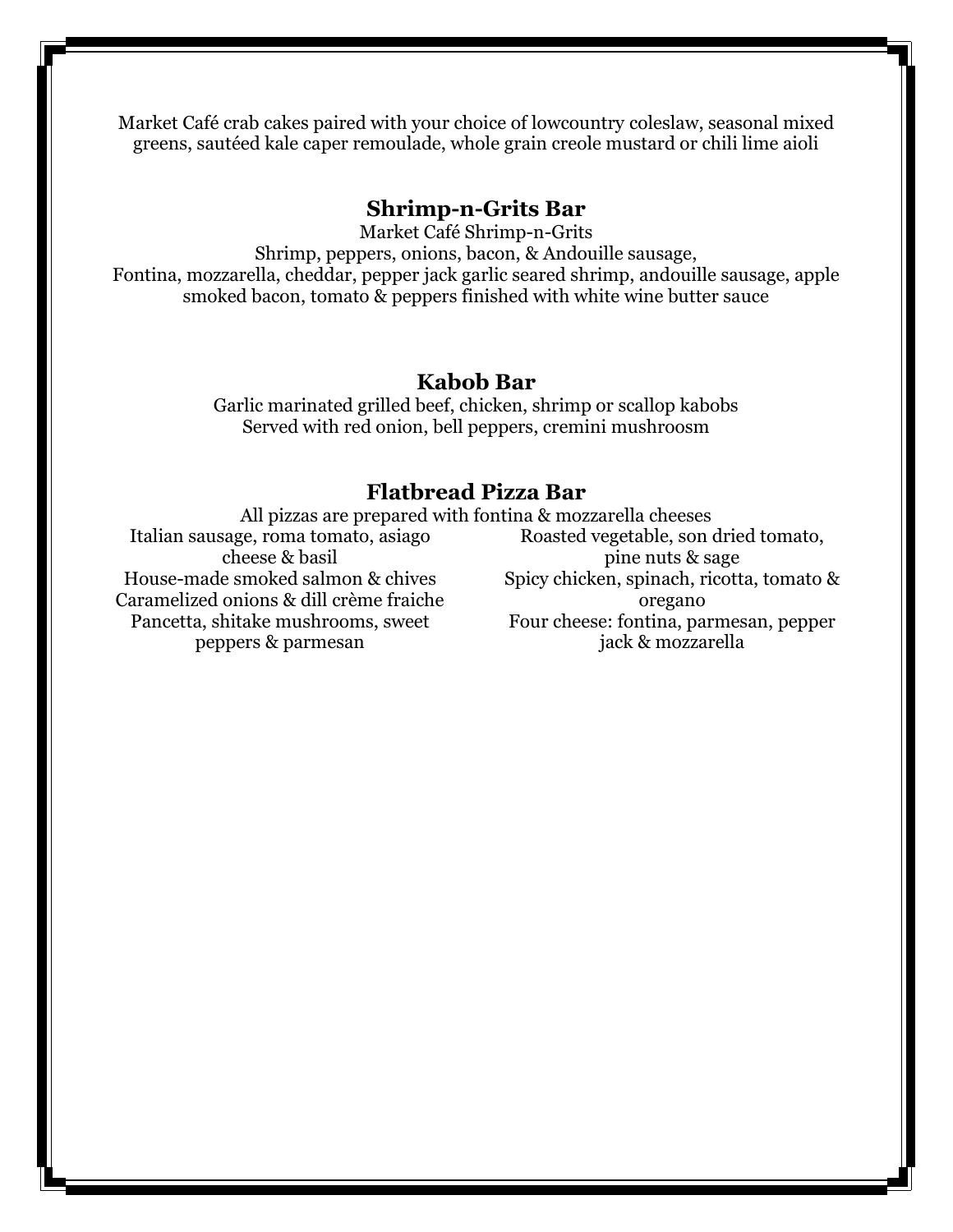

## **Sweet Tooth's**

**Custard Cups With fresh fruit**

**Assorted Gourmet Cookies**

**Assorted Gourmet Brownie Bites**

**Lemon Raspberry Zest Bites**

**Assorted Chocolate Truffle Bites**

## **Beverages**

**Cranberry Punch**

**Sherbet Punch**

**Citrus Apricot Punch**

**Sweet Tea**

**Unsweet Tea**

**Citrus Water**

**Domestic & Import Beer**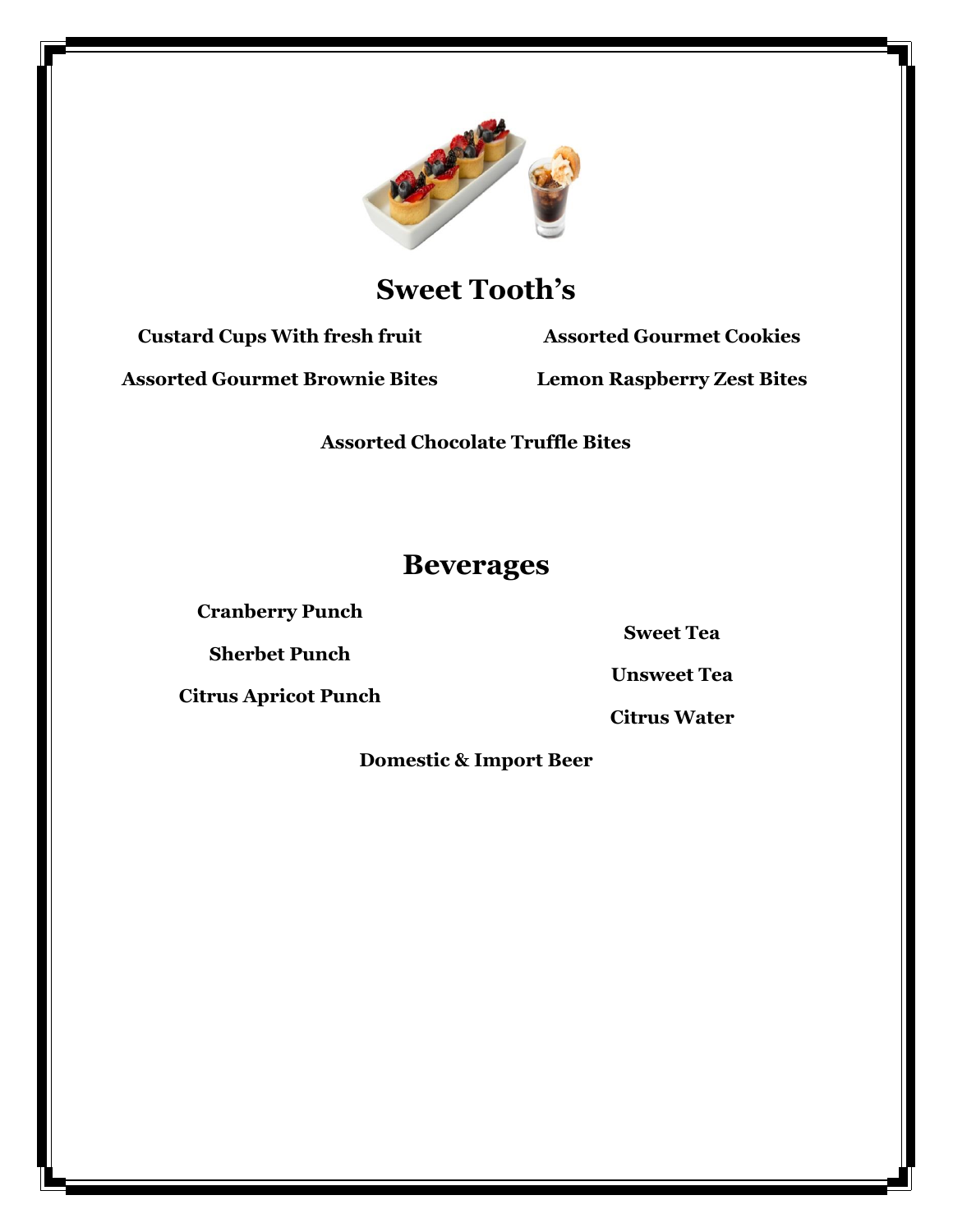

## **Room Rentals**

**Private Dining Room Will seat approx. 115**

**Main Dining Room \*Restaurant week night only**

**Ala Carte Alice**

**Entire Restaurant**

**\*Market Café staff is responsible for set up & clean-up of Market Café**

**For on-site events, Market Café Catering will provide all plates, silverware, glasses, tables, tablecloths & napkins.** 

**For off-site events, Market Café Catering will not provide plates, silverware, glasses, and tables**

**All food will be displayed attractively on silver trays, potter and chaffers.**

**No event can be booked without the nonrefundable deposit being paid.**